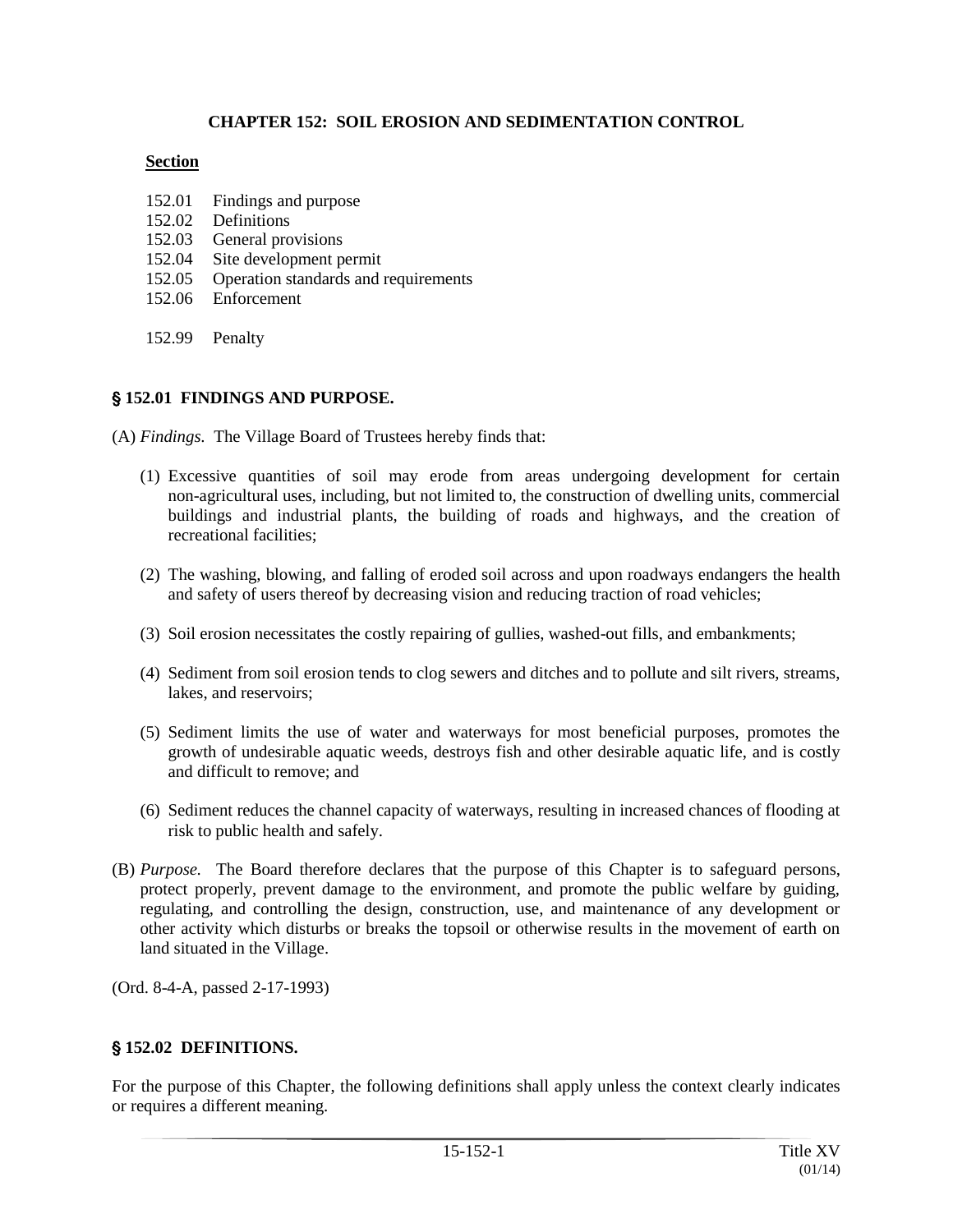**BUILDING PERMIT.** A permit issued by the Village for the construction, erection, or alteration of a structure or building.

*CERTIFY* or *CERTIFICATION.* Formally attesting that the specific inspections and tests where required have been performed, and that the tests comply with the applicable requirements of this Chapter.

*CUBIC YARDS.* The amount of material in excavation and/or fill measured by the method of "average end areas."

*EXCAVATION.* Any act by which organic matter, earth, sand, gravel, rock, or any other similar material is cut into, dug, quarried, uncovered, removed, displaced, relocated, or bulldozed and shall include the conditions resulting therefrom.

*EXISTING GRADE.* The vertical location of the existing ground surface prior to excavation or filling.

*FILL.* Any act by which earth, sand, gravel, rock, or any other material is deposited, placed, replaced, pushed, dumped, pulled, transported, or moved by humans to a new location and shall include the conditions resulting therefrom.

*FINAL GRADE.* The vertical location of the ground or pavement surface after the grading work is completed in accordance with the site development plan.

*GRADING.* Excavation or fill or any combination thereof and shall include the conditions resulting from any excavation or fill.

*NATURAL DRAINAGE.* Channels formed in the existing surface topography of the earth prior to changes made by unnatural causes.

*PARCEL.* All contiguous land in one ownership.

**PERMITTEE.** Any person to whom a site development permit is issued.

*PERSON.* Any individual, firm, or corporation, public or private, the state and its agencies or political subdivisions, and the United States of America, its agencies and instrumentalities, and any agent, servant, officer, or employee of any of the foregoing.

*REMOVAL.* Cutting vegetation to the ground or stumps, complete extraction, or killing by spraying.

*SITE.* A lot or parcel of land, or a contiguous combination thereof, where grading work is performed as a single unified operation.

*SITE DEVELOPMENT*. Altering terrain and/or vegetation and constructing improvements.

**SITE DEVELOPMENT PERMIT.** A permit issued by the Village for the construction or alteration of ground improvements and structures for the control of erosion, runoff, and grading.

*STRIPPING.* Any activity which removes the vegetative surface cover, including tree removal, clearing, and storage or removal of top soil.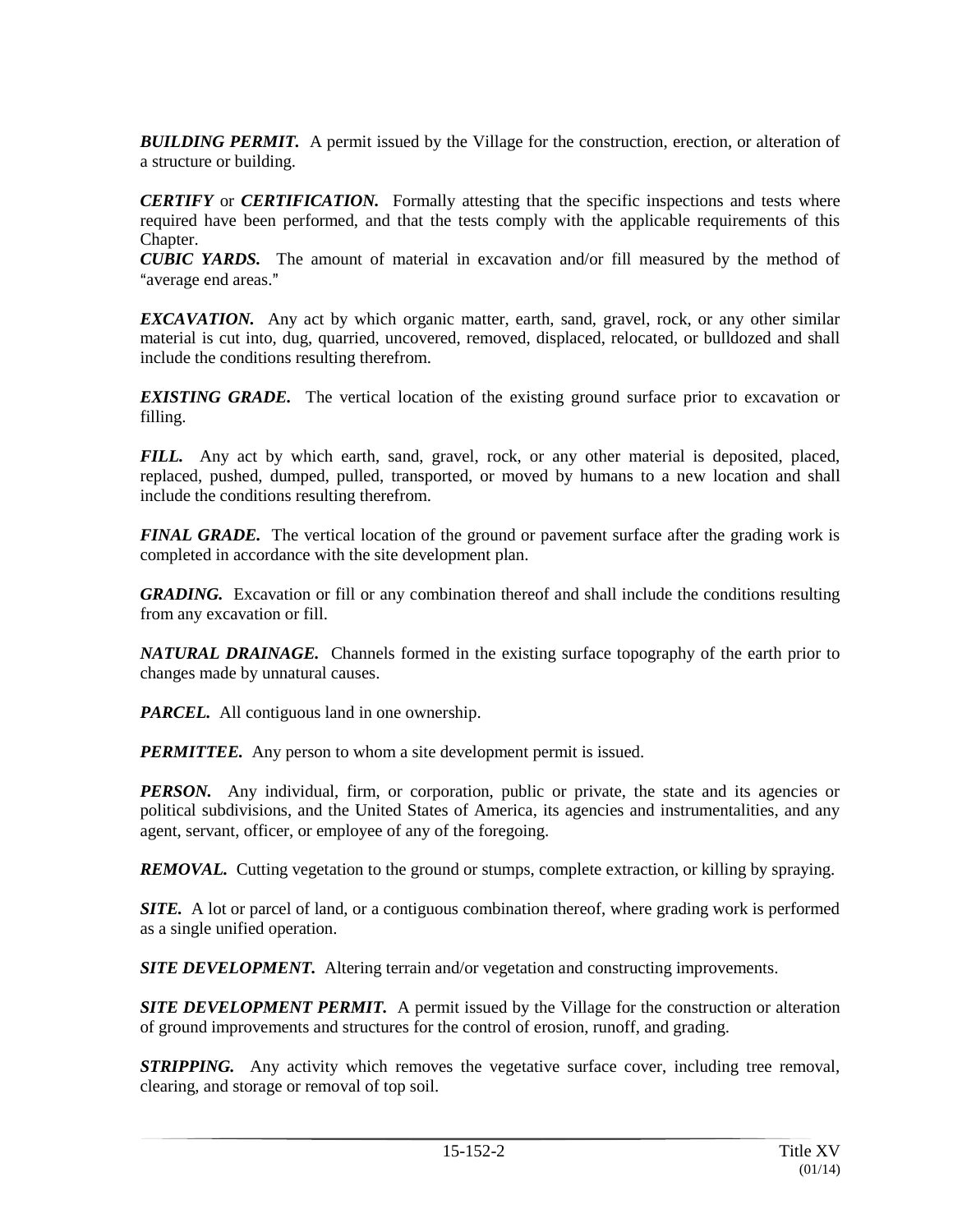*VACANT.* Land on which there are no structures or only structures which are secondary to the use or maintenance of the land itself.

*VILLAGE.* The Village of Port Barrington, Illinois.

(Ord. 8-4-A, passed 2-17-1993)

### ' **152.03 GENERAL PROVISIONS.**

- (A) It is the objective of this Chapter to control soil erosion and sedimentation caused by development activities in the Village. Measures taken to control erosion and sedimentation should be adequate to assure that sediment is not transported from the site by a storm event of ten-year frequency or less.
- (B) The following principles shall apply to all development activities within the Village and to the preparation of the submissions required under  $\S$  152.04.
	- (1) Development should be related to the topography and soils of the site so as to create the least potential for erosion. Areas of steep slopes where high cuts and fills may be required should be avoided wherever possible, and natural contours should be followed as closely as possible.
	- (2) Natural vegetation should be retained and protected wherever possible. Areas immediately adjacent to natural watercourses should be left undisturbed wherever possible.
	- (3) The smallest practical area of land should be exposed for the shortest practical time during development.
	- (4) Sediment basins, debris basins, desilting basins, or sill traps or filters should be installed and maintained to remove sediment from runoff waters from land undergoing development.
	- (5) The selection of erosion and sedimentation control measures should be based on assessment of the probable frequency of climatic and other events likely to contribute to erosion, and on evaluation of the risks, costs, and benefits involved.
	- (6) In the design of erosion control facilities and practices, aesthetics and the requirements of continuing maintenance should be considered.
	- (7) Provision should be made to accommodate the increased runoff caused by changed soil and surface conditions during and after development. Drainageways should be designed so that their final gradients and the resultant velocities of discharges will not create additional erosion.
	- (8) Permanent vegetation and structures should be installed as soon as practical during development.

(Ord. 8-4-A, passed 2-17-1993) Penalty, see § 152.99

#### ' **152.04 SITE DEVELOPMENT PERMIT.**

(A) *Permit required.* Except as otherwise provided in this Chapter, no person shall commence or perform any grading, stripping, excavating, or filling of land without having first obtained a site development permit from the Village.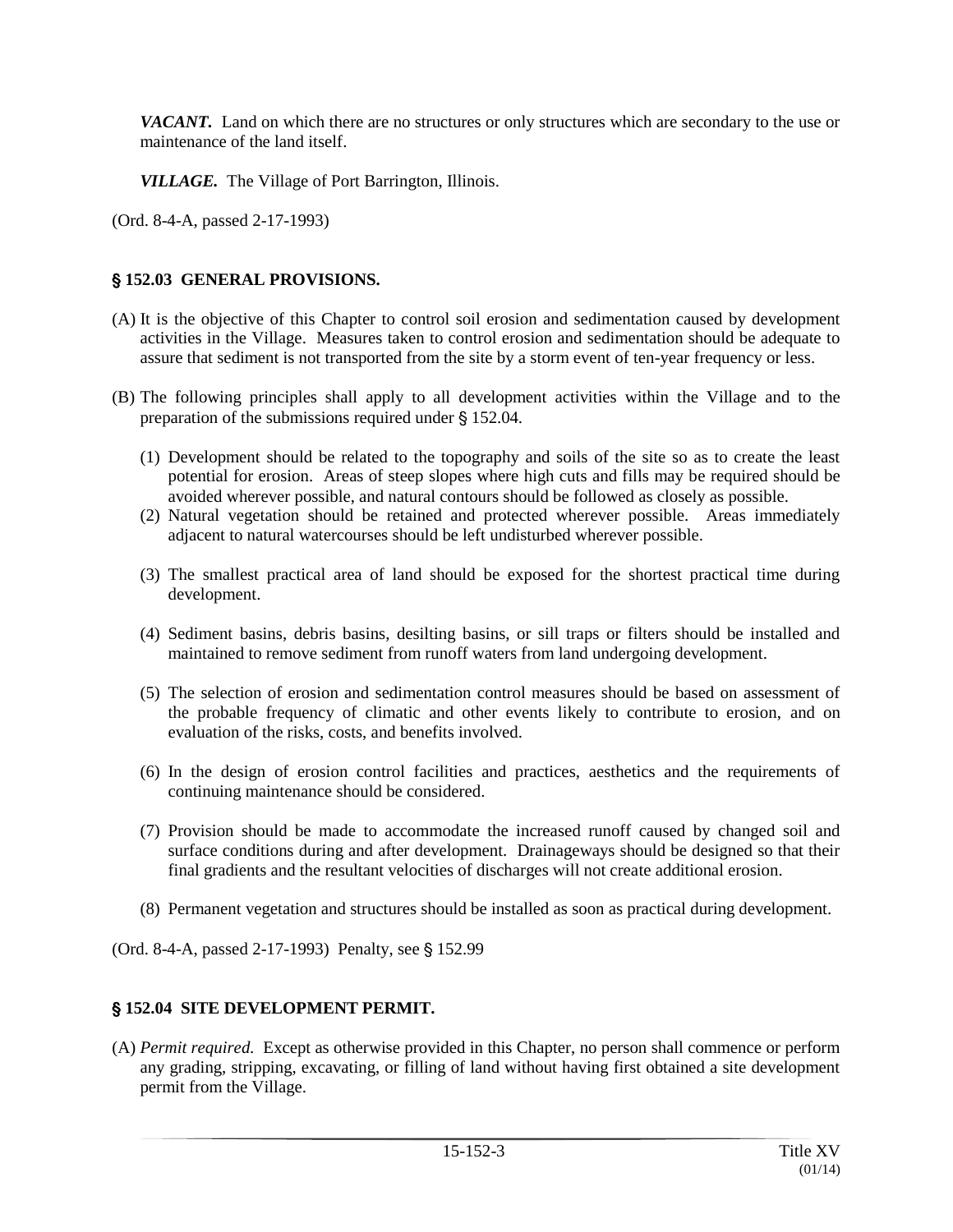- (B) *Exceptions.* A permit shall not be required for any of the following:
	- (1) Development of a site less than five acres for residential use, or of less than two and one-half acres for commercial or industrial use; provided that the person responsible for any such development shall implement necessary erosion and sedimentation control measures to satisfy the principles set forth in  $\S$  152.03;
	- (2) Excavation below final grade for the basement and footings of a single-family residence and appurtenant structures on a site in excess of five acres for which a building permit has been issued by the Village;
	- (3) Agricultural use of land, including the implementation of conservation measures included in a farm conservation plan approved by the Soil and Water Conservation District, and including the construction of agricultural structures; and/or
	- (4) Installation, renovation, or replacement of a septic system to serve an existing dwelling or structure.
- (C) *Application for permit.* Application for a site development permit shall be made by the owner of the property or his or her authorized agent to the Village on a form furnished for that purpose. Each application shall bear the name(s) and address(es) of the owner or developer of the site and of any consulting firm retained by the applicant, together with the name of the applicant's principal contact at the firm, and shall be accompanied by a filing fee of an amount established by the Village Board. Each application shall include certification that any land clearing, construction, or development involving the movement of earth shall be in accordance with the plans approved upon issuance of the permit.
- (D) *Submissions.* Each application for a site development permit shall be accompanied by the following information:
	- (1) A vicinity map in sufficient detail to enable easy location in the field of the site for which the permit is sought, and including the boundary line and approximate acreage of the site, existing zoning, and a legend and scale;
	- (2) A development plan of the site showing:
		- (a) Existing topography of the site and adjacent land within approximately 100 feet of the boundaries, drawn at no greater than two-foot contour intervals and clearly portraying the conformation and drainage pattern of the area;
		- (b) The location of existing buildings, structures, utilities, water bodies, flood plains, drainage facilities, vegetative cover, paved areas, and other significant natural or human-made features on the site and adjacent land within approximately 100 feet of the boundary;
		- (c) A general description of the predominant soil types on the site, their location, and their limitations for the proposed use;
		- (d) Proposed use of the site, including present development and planned utilization; areas of excavation, grading, and filling; and proposed contours, finished grades, and street profiles;
		- (e) Provisions for storm drainage, including the control of accelerated runoff, with a drainage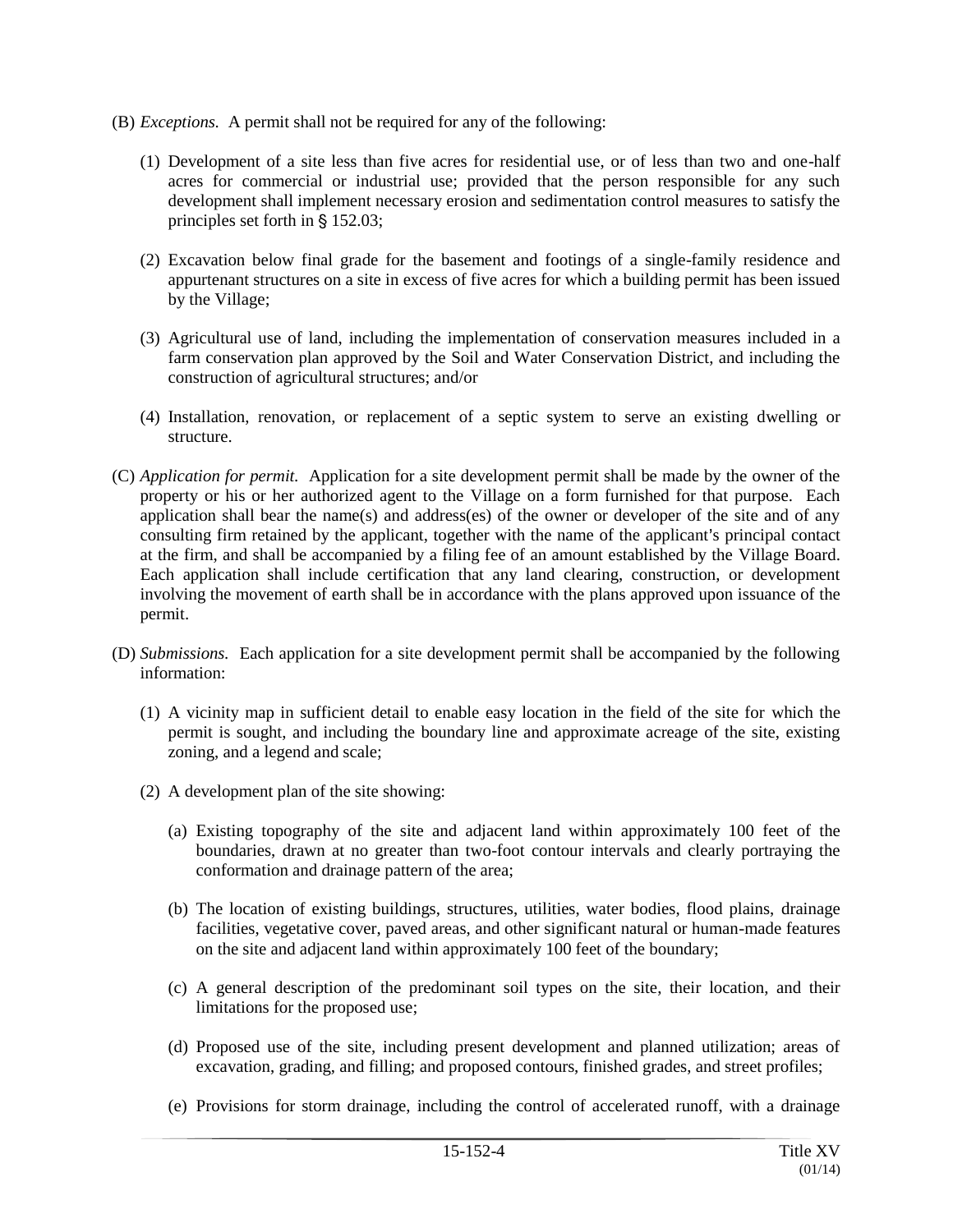area map and computations; kinds and locations of utilities; and areas and acreage proposed to be paved, covered, sodded or seeded, vegetatively stabilized, or left undisturbed.

- (3) An erosion and sedimentation control plan showing:
	- (a) All erosion and sedimentation control measures necessary to meet the objectives of this Chapter throughout all phases of construction and permanently after completion of development of the sites;
	- (b) Seeding mixtures and rates, types of sod, method of seedbed preparation, expected seeding dates, type and rate of lime and fertilizer application, and kind and quantity of mulching for both temporary and permanent vegetative control measures;
	- (c) Provisions for maintenance of control facilities, including easements and estimates of the cost of maintenance; and
	- (d) Identification of the person(s) or entity which will have legal responsibility for maintenance of erosion control structures and measures after development is completed.
- (4) The proposed phasing of development of the site, including stripping and clearing, rough grading and construction, and final grading and landscaping. Phasing should identify the expected date on which clearing will begin, the estimated duration of exposure of cleared areas, and the sequence of clearing, installation of temporary sediment control measures, installation of storm drainage, paving streets and parking areas, and establishment of permanent vegetative cover. These submissions shall be prepared in accordance with the standards and requirements contained in *Procedures and Standards for Soil Erosion and Sedimentation Control in Northeastern Illinois*, prepared by the Northeastern Illinois Erosion and Sedimentation Control Steering Committee, which standards and requirements are hereby incorporated into this Chapter by reference. The Village may waive specific requirements for the content of submissions upon finding that the information submitted is sufficient to show that the work will comply with the objectives and principles of this Chapter.
- (E) *Bonds.* The applicant may be required to file with the Village a faithful performance bond or bonds, letter of credit, or other improvement security satisfactory to the Village Attorney in an amount deemed sufficient by the Village to cover all costs of improvements, landscaping, maintenance of improvements, and landscaping for the period as specified by the Village, and engineering and inspection costs to cover the cost of failure or repair of improvements installed on the site.
- (F) *Review and approval.* Each application for a site development permit shall be reviewed and acted upon according to the following procedures.
	- (1) The Village will review each application for a site development permit to determine its conformance with the provisions of this Chapter. The Village may also refer any application to the McHenry County Soil and Water Conservation District and/or any other local government or public agency within whose jurisdiction the site is located for review and comment. Within 30 days after receiving an application, the Village shall, in writing:
		- (a) Approve the permit application if it is found to be in conformance with the provisions of this Chapter, and issue the permit;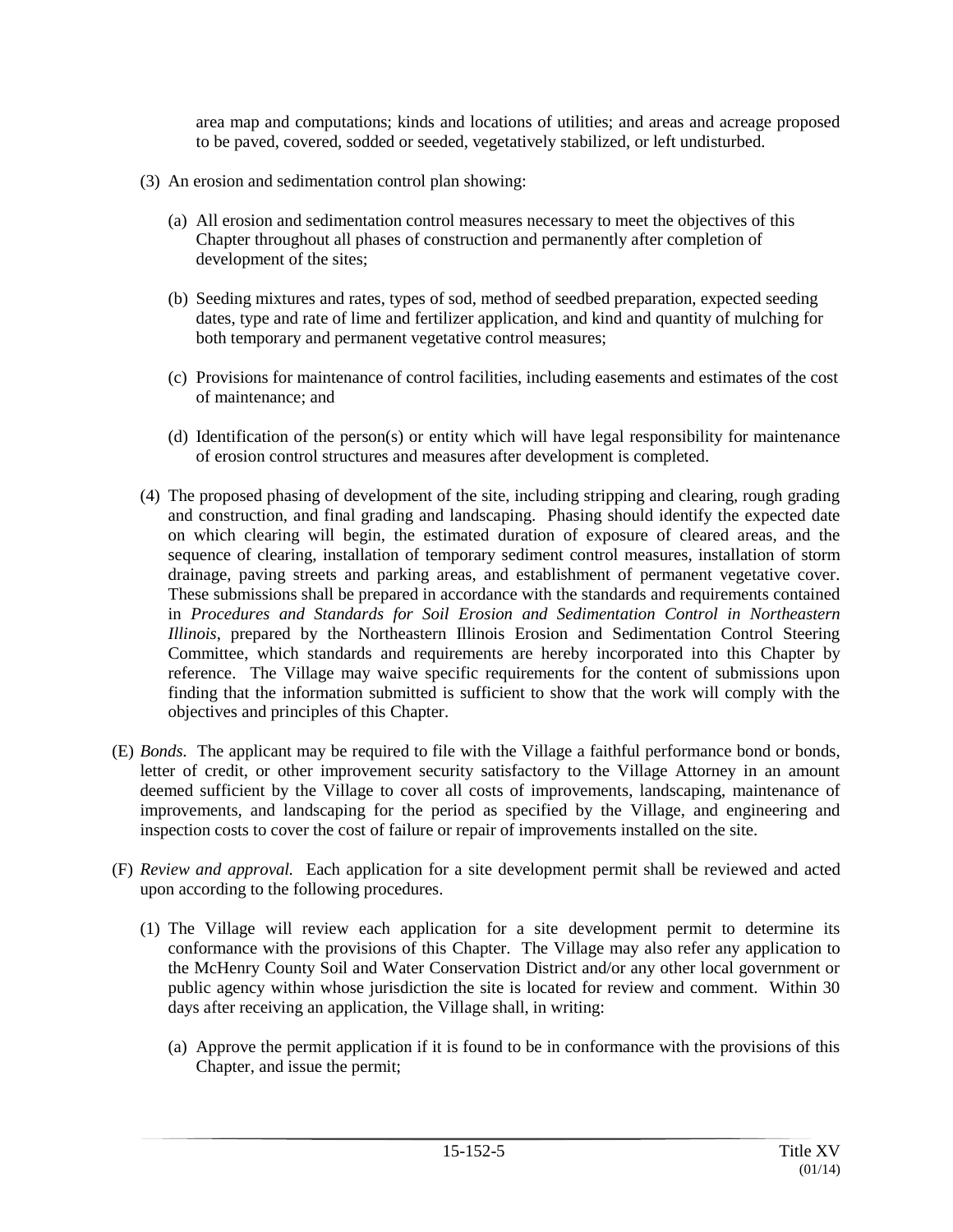- (b) Approve the permit application subject to any reasonable conditions as may be necessary to secure substantially the objectives of this Chapter, and issue the permit subject to these conditions; or
- (c) Disapprove the permit application, indicating the deficiencies and the procedure for submitting a revised application and/or submission.
- (2) No site development permit shall be issued for an intended development site unless:
	- (a) The development, including, but not limited to, subdivisions and planned unit developments, has been approved by the Village where applicable;
	- (b) The permit is accompanied by or combined with a valid building permit issued by the Village; or
	- (c) The proposed earth moving is coordinated with any overall development program previously approved by the Village for the area in which the site is situated.
- (3) Failure of the Village to act on an original or revised application within 30 days of receipt shall authorize the applicant to proceed in accordance with the plans as filed unless the time is extended by agreement between the Village and the applicant. Pending preparation and approval of a revised plan, development activities shall be allowed to proceed in accordance with conditions established by the Village.
- (G) *Appeals.* The applicant, or any person or agency which received notice of the filing of the application, may appeal the decision of the Village, as provided in division (F)(3) above, to the Zoning Board of Appeals (ZBA). Upon receipt of an appeal, the ZBA shall schedule and hold a public hearing, after giving 15-days' notice thereof. The ZBA shall render a decision within 30 days after the hearing. Factors to be considered on review shall include, but need not be limited to, the effects of the proposed development activities on the surface water flow to tributary and downstream lands, any comprehensive watershed management plans, or the use of any retention facilities; possible saturation of fill and unsupported cuts by water, both natural and domestic; runoff surface waters that produce erosion and silting of drainageways; nature and type of soil or rock which when disturbed by the proposed development activities may create earth movement and produce slopes that cannot be landscaped; and excessive and unnecessary scarring of the natural landscape through grading or removal of vegetation.
- (H) *Retention.* Plans, specifications, and reports for all site developments shall be retained in original form or on microfilm by the Village.
- (Ord. 8-4-A, passed 2-17-1993) Penalty, see § 152.99

# ' **152.05 OPERATION STANDARDS AND REQUIREMENTS.**

(A) *Applicability.* All grading, stripping, excavating, and filling which is subject to the permit requirements of this Chapter, and any grading, stripping, excavating, and filling which is exempted from the permit requirement by  $\S$  152.04(B)(1), shall be subject to the applicable standards and requirements set forth in this section.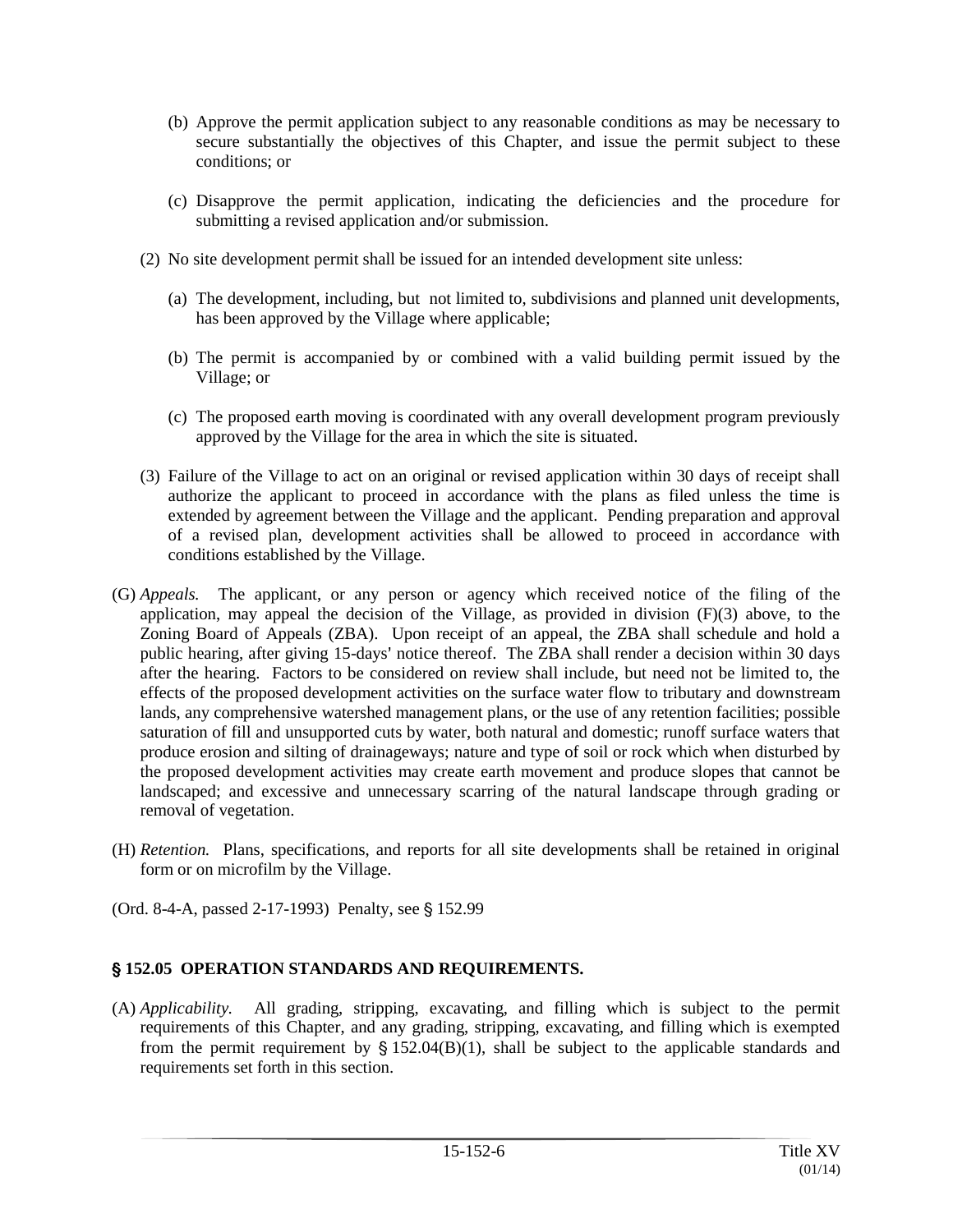- (B) *Responsibility.* The permittee shall not be relieved of responsibility for damage to persons or property otherwise imposed by law, and the Village or its officers or agents will not be made liable for the damage, by:
	- (1) The issuance of a permit under this Chapter;
	- (2) Compliance with the provisions of that permit or with conditions attached to it by the Village;
	- (3) Failure of Village officials to observe or recognize hazardous or unsightly conditions;
	- (4) Failure of Village officials to recommend denial of or to deny a permit; or
	- (5) Exemptions from the permit requirements of this Chapter.
- (C) *Handbook adopted by reference.* The standards and specifications contained in *Procedures and Standards for Soil Erosion and Sedimentation Control in Northeastern Illinois*, cited in § 152.04(D), are hereby incorporated into this section and made a part hereof by reference for the purpose of delineating procedures and methods of operation under site development and erosion and sedimentation control plans approved under  $\S$  152.04. In the event of conflict between provisions of the manual and of this Chapter, this Chapter shall govern.
- (D) *Inspection.*
	- (1) The Village shall make inspections as hereinafter required and shall either approve that portion of the work completed or shall notify the permittee wherein the work fails to comply with the site development or erosion and sedimentation control plan as approved. Plans for grading, stripping, excavating, and filling work bearing the stamp of approval of the Village shall be maintained at the site during progress of the work. In order to obtain inspections, the permittee shall notify the Village at least two working days before the completion of:
		- (a) Stripping and clearing;
		- (b) Rough grading;
		- (c) Final grading; and/or
		- (d) Final landscaping.
	- (2) If stripping, clearing, grading, and/or landscaping are to be done in phases or areas, the permittee shall give notice and request inspection at the completion of each of the above work stages in each phase or area. If an inspection is not made and notification of the results given within five working days after notice is received by the Village from the permittee, the permittee may continue work at his or her own risk, without presuming acceptance by the Village. Notification of the results of the inspection shall be given in writing at the site.
	- (E) *Special precautions.*
		- (1) If, at any stage of the grading of any development site, the Village determines by inspection that the nature of the site is such that further work authorized by an existing permit is likely to imperil any property, public way, watercourse, or drainage structure, the Village may require, as a condition of allowing the work to be done, that the reasonable special precautions to be taken as is considered advisable to avoid the likelihood of the peril. *SPECIAL PRECAUTIONS* may include, but shall not be limited to, a more level exposed slope, construction of additional drainage facilities, berms, terracing, compaction, or cribbing, installation of plant materials for erosion control, and recommendations of a registered soils engineer and/or engineering geologist which may be made requirements for further work.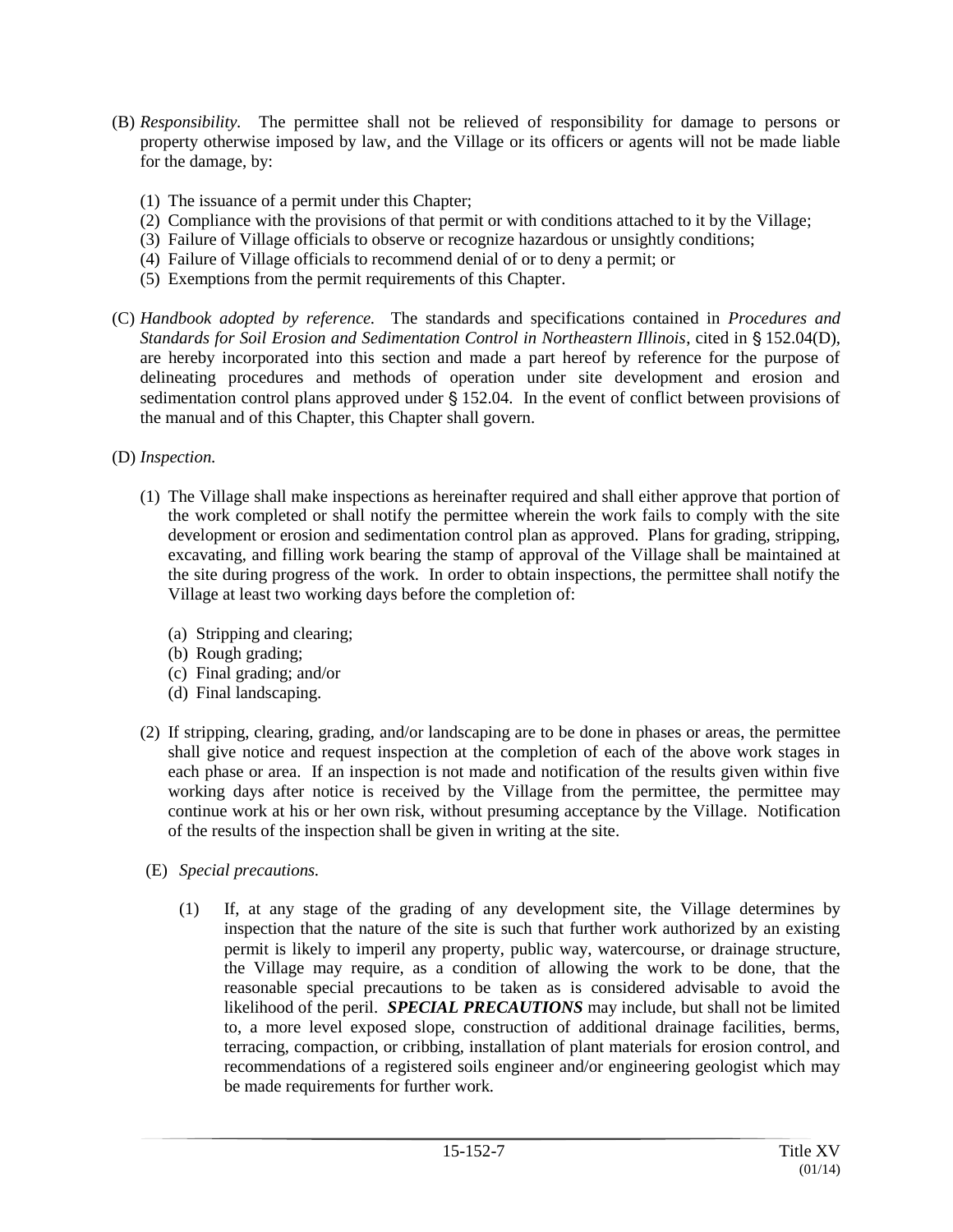- (2) Where it appears that storm damage may result because the grading on any development site is not complete, work may be stopped and the permittee required to install temporary structures or take any other measures as may be required to protect adjoining property or the public safety. On large developments or where unusual site conditions prevail, the Village may specify the time of starting grading and time of completion or may require that the operations be conducted in specific stages so as to ensure completion of protective measures or devices prior to the advent of seasonal rains.
- (F) *Amendment of plans.* Major amendments of the site development or erosion and sedimentation control plans shall be submitted to the Village and shall be processed and approved or disapproved in the same manner as the original plans. Field modifications of a minor nature may be authorized by the Village by written authorization to the permittee.
- (G) *Expiration of permit.* Every site development permit shall expire and become null and void if the work authorized by the permit has not been commenced within 180 days, or is not completed by a date which shall be specified in the permit; except that the Village may, if the permittee presents satisfactory evidence that unusual difficulties have prevented work being commenced or completed within the specified time limits, grant a reasonable extension of time if written application is made before the expiration date of the permit.

(Ord. 8-4-A, passed 2-17-1993)

# ' **152.06 ENFORCEMENT.**

- (A) *Exceptions.* The ZBA may, in accordance with the following procedures, authorize exceptions to any of the requirements and regulations set forth in this Chapter.
	- (1) Application for any exception shall be made by a verified petition of the applicant for a site development permit, stating fully the grounds of the petition and the facts relied upon by the applicant. The petition shall be filed with the site development permit application. In order for the petition to be granted, it shall be necessary that the ZBA find all of the following facts with respect to the land referred to in the petition:
		- (a) The land is of the shape or size or is affected by the physical conditions or is subject to the title limitations of record that it is impossible or impractical for the applicant to comply with all of the requirements of this Chapter;
		- (b) The exception is necessary for the preservation and enjoyment of a substantial property right of the applicant; and
		- (c) The granting of the exception will not be detrimental to the public welfare or injurious to other property in the vicinity of the subject property.
	- (2) Each applicant for an exception shall be referred to the Village for review. The Village shall transmit its recommendations to the ZBA, which shall review the recommendations prior to granting or denying the exception.
	- (3) The ZBA shall hold a public hearing on each application for exception, within 30 days after receiving application, in the manner provided with respect to appeals. After public hearing, the ZBA may approve the site development permit application with the exceptions and conditions it